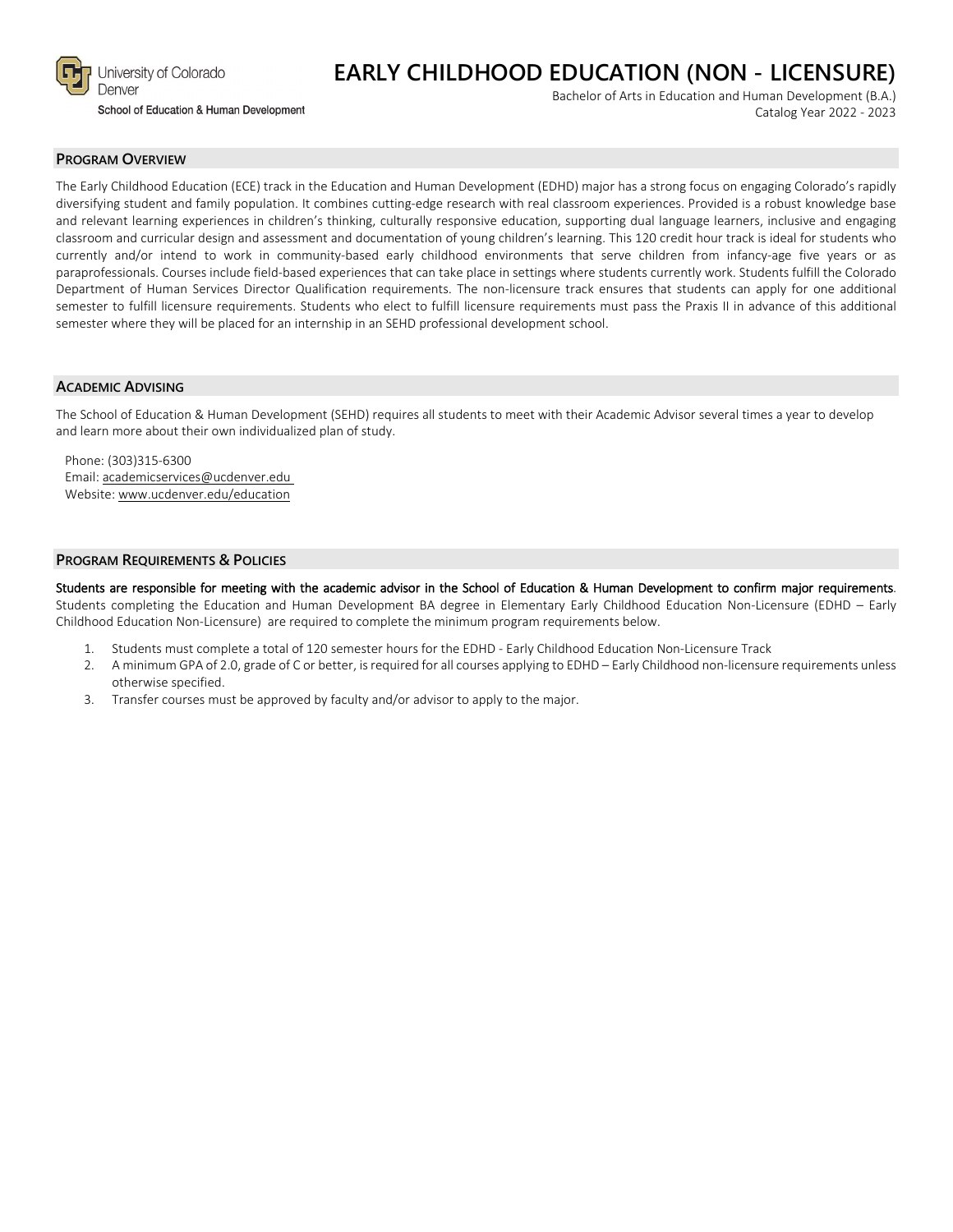

#### School of Education & Human Development

# **EARLY CHILDHOOD EDUCATION (NON - LICENSURE)**

Bachelor of Arts in Education and Human Development (B.A.) Catalog Year 2022 - 2023

## **PROGRAM REQUIREMENTS & POLICIES**

# Students are responsible for meeting with the academic advisor in the School of Education & Human Development to confirm major requirements.

Students completing the Education and Human Development BA degree is Early Childhood Education (Non-Licensure Track) are required to complete the minimum program requirements below. Additionally, students will choose to complete either the *Teaching Strand* or the *Leading Strand.*

- 1. Students must complete a total of 120 semester hours for the EDHD Early Childhood Education Non-Licensure Track
- 2. A minimum GPA of 3.0 is required for identified major coursework.
- 3. Transfer courses must be approved by faculty and/or advisor to apply to the major.

| Courses                                                                                                                                                                | Credits        | <b>Notes</b>                                                                                   |
|------------------------------------------------------------------------------------------------------------------------------------------------------------------------|----------------|------------------------------------------------------------------------------------------------|
| * Course prerequisites change regularly. Students are responsible for consulting advisors and the class schedule in the student portal for prerequisite information. * |                |                                                                                                |
| Required CU Denver Core Curriculum Requirements                                                                                                                        | $34 - 37$      | <b>CU Denver Core Curriculum Requirements</b>                                                  |
| EDHD - Early Childhood Education (Non-Licensure) Requirements                                                                                                          | 77             |                                                                                                |
| INTE 2000 Digital Teaching and Learning                                                                                                                                | 3              |                                                                                                |
| HDFR 2110 Child Ecology or HDFR 3050 Children's Thinking & Assess                                                                                                      | 3              |                                                                                                |
| CLDE 2000 Foundations of Culturally & Linguistically Diverse Edu                                                                                                       | 3              | *Minimum grade of B- required                                                                  |
| MTED 3040 Mathematics for Elementary Teachers                                                                                                                          | 3              | * Minimum grade of B- required                                                                 |
| HDFR Choice 1 (HDFR 3020, 4001, 4010, 4040, or 4260)                                                                                                                   | 3              | Other HDFR courses may substitute with advisor approval                                        |
| HDFR Choice 2 (HDFR 3020, 4001, 4010, 4040, or 4260)                                                                                                                   | 3              | Other HDFR courses may substitute with advisor approval                                        |
| ECED 2000 Early Childhood Education as a Profession                                                                                                                    | 3              |                                                                                                |
| EDFN 4010 Social Foundations & Cultural Diversity in Urban Education                                                                                                   | 3              | *Prerequisite: 27+ credit hours completed;<br>*Minimum grade of B- required                    |
| ECED 4060 Working with Families, Professionals, and Communities                                                                                                        | 3              | *Prerequisite: 27+ credit hours completed                                                      |
| ECED 4030 Nutrition, Health, and Safety                                                                                                                                | 3              | *Prerequisite: 27+ credit hours completed                                                      |
| ECED 4040 Administration Seminar or HDFR Choice 2                                                                                                                      | $\overline{3}$ |                                                                                                |
| ECED 4650 Dual Language Learners Learning and Development                                                                                                              | 3              |                                                                                                |
| ECED 4102 Develop Appropriate Curriculum Methods and Techniques                                                                                                        | 3              |                                                                                                |
| ECED 4202 Child Guidance and Classroom Community                                                                                                                       | 3              | *Prerequisite: 57+ credit hours completed                                                      |
| UEDU 4040 Planning for Learning                                                                                                                                        | 3              |                                                                                                |
| SPED 4030 Understand (dis)Ability                                                                                                                                      | $\overline{3}$ | *Minimum grade of B- required                                                                  |
| Clinical Field Experience Block: Community-Based                                                                                                                       | 6              | † Clinical Field Experience Block                                                              |
| EDHD 1930 Community Based Field Experience & Seminar I                                                                                                                 | 3              | † Clinical Field Experience Block * Minimum grade of B- required                               |
| EDFN 1000 Equity, Rights & Education                                                                                                                                   | 3              | Satisfies CU Denver Core Social Science Requirement;<br>† Clinical Field Experience Block      |
| Clinical Field Experience Block: Infants & Toddlers                                                                                                                    | 6              | *Prerequisites: EDHD 1930; † Clinical Field Experience Block                                   |
| ECED 2930 Infant / Toddler Field Experience & Seminar                                                                                                                  | 3              | † Clinical Field Experience Block                                                              |
| ECED 4070 Development of Infants & Toddler                                                                                                                             | 3              | † Clinical Field Experience Block                                                              |
| Clinical Field Experience Block: Learning & Development                                                                                                                | 9              | *Prerequisites: EDHD 1930; † Clinical Field Experience Block                                   |
| EDHD 2930 Learning & Development Field Experience & Seminar                                                                                                            | 3              | † Clinical Field Experience Block *Minimum grade of B- required                                |
| LCRT 4710 Primary Literacy for Diverse Learners Pre K - 3rd Grade                                                                                                      | 3              | † Clinical Field Experience Block                                                              |
| ECED 4200 Assessment ECE Classrooms                                                                                                                                    | 3              | † Clinical Field Experience Block                                                              |
| Final Field Experience                                                                                                                                                 | 8              | *Prerequisites: EDHD 2930, ECED 2930, permission to add; consult with<br>advisor               |
| ECED 4933 Internship III & Collaborative Learning Community                                                                                                            | 8              | Taken in two semesters at 4 credits, for a total of 8 credits<br>*Minimum grade of B- required |
| <b>Estimated General Electives</b>                                                                                                                                     | $6 - 12$       | General Elective credits will vary; consult with advisor                                       |
| <b>Total Program Hours:</b>                                                                                                                                            | 120            |                                                                                                |

## † Clinical Field Experience Block:

- All courses in a clinical field experience block must be taken together, in the same semester
- Field experience paperwork deadlines:
	- $\circ$  Fall placement = 4/1 Priority deadline; 4/15 Final deadline
	- o Spring placement = 11/1 Priority deadline; 11/15 Final deadline